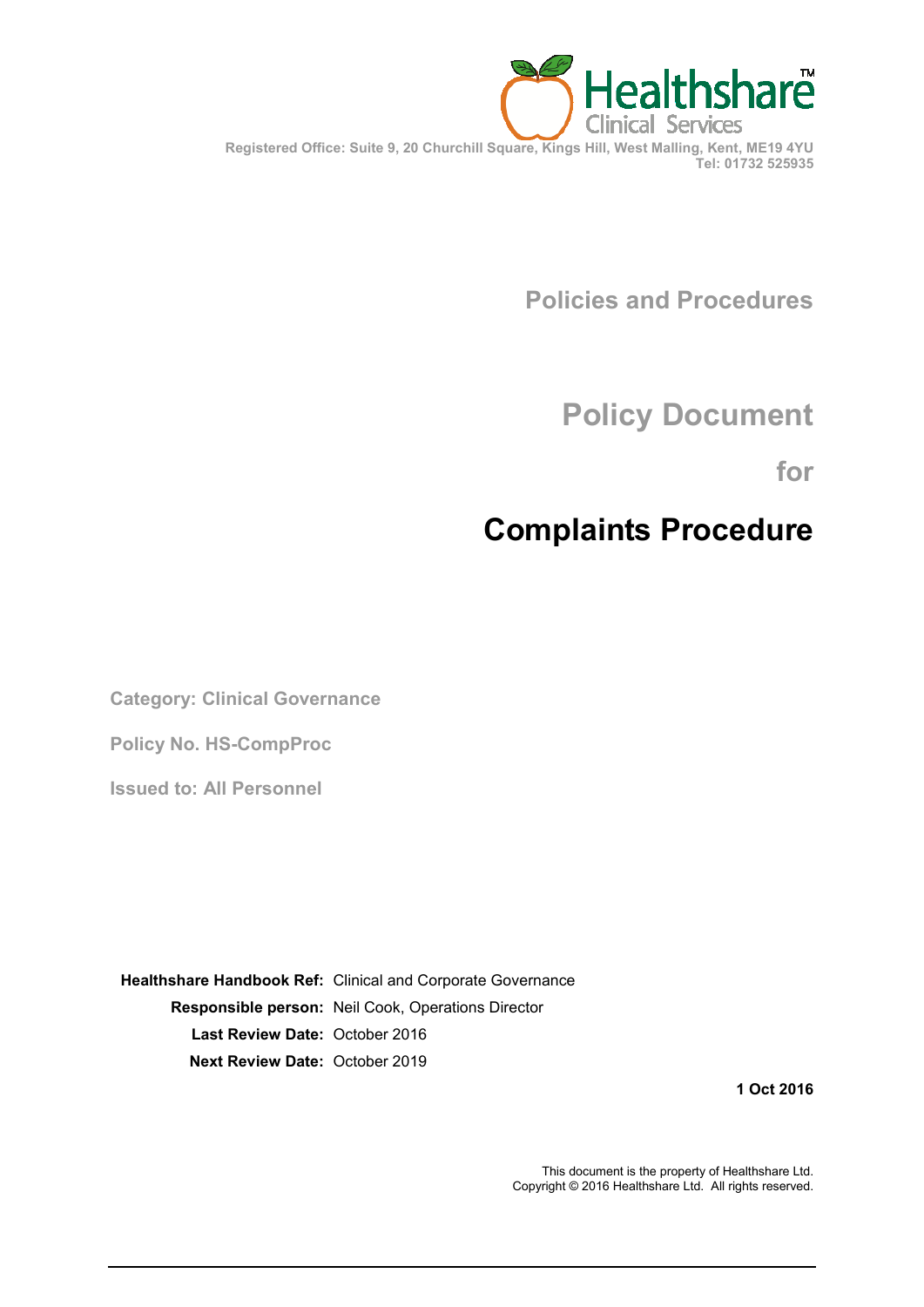

# **Revision History**

| Rev.<br>No. | <b>Date</b>             | <b>Description of Revision(s)</b> | Name              | <b>Approved By</b> |
|-------------|-------------------------|-----------------------------------|-------------------|--------------------|
| 1.0         | 14 Oct 2008             | <b>First Release</b>              | J A Nicholas      | N Cook             |
| 1.1         | 1 Oct 2009              | Reformatted into new template     | J A Nicholas      | N Cook             |
| 1.2         | 1 Oct 2011              | Review                            | J A Nicholas      | N Cook             |
| 1.3         | 10 June 2014            | Review & Update                   | J A Nicholas      | N Cook             |
| 1.4         | 1 Oct 2016              | Review                            | E Calder          | N Cook             |
| 1.5         | 1 October 2018   Review |                                   | <b>B</b> Cowderoy | N Cook             |
|             |                         |                                   |                   |                    |
|             |                         |                                   |                   |                    |
|             |                         |                                   |                   |                    |
|             |                         |                                   |                   |                    |

# **Document Approval and Sign-Off**

The following persons have authorised the release of this Policy Document:

# **CAUTION**

**Any edits, revisions or additions to this document require authorization from the persons specified below, prior to distribution or use.**

| Name   | Role                       | <b>Initials for Sign-Off</b> |
|--------|----------------------------|------------------------------|
| N Cook | <b>Operations Director</b> |                              |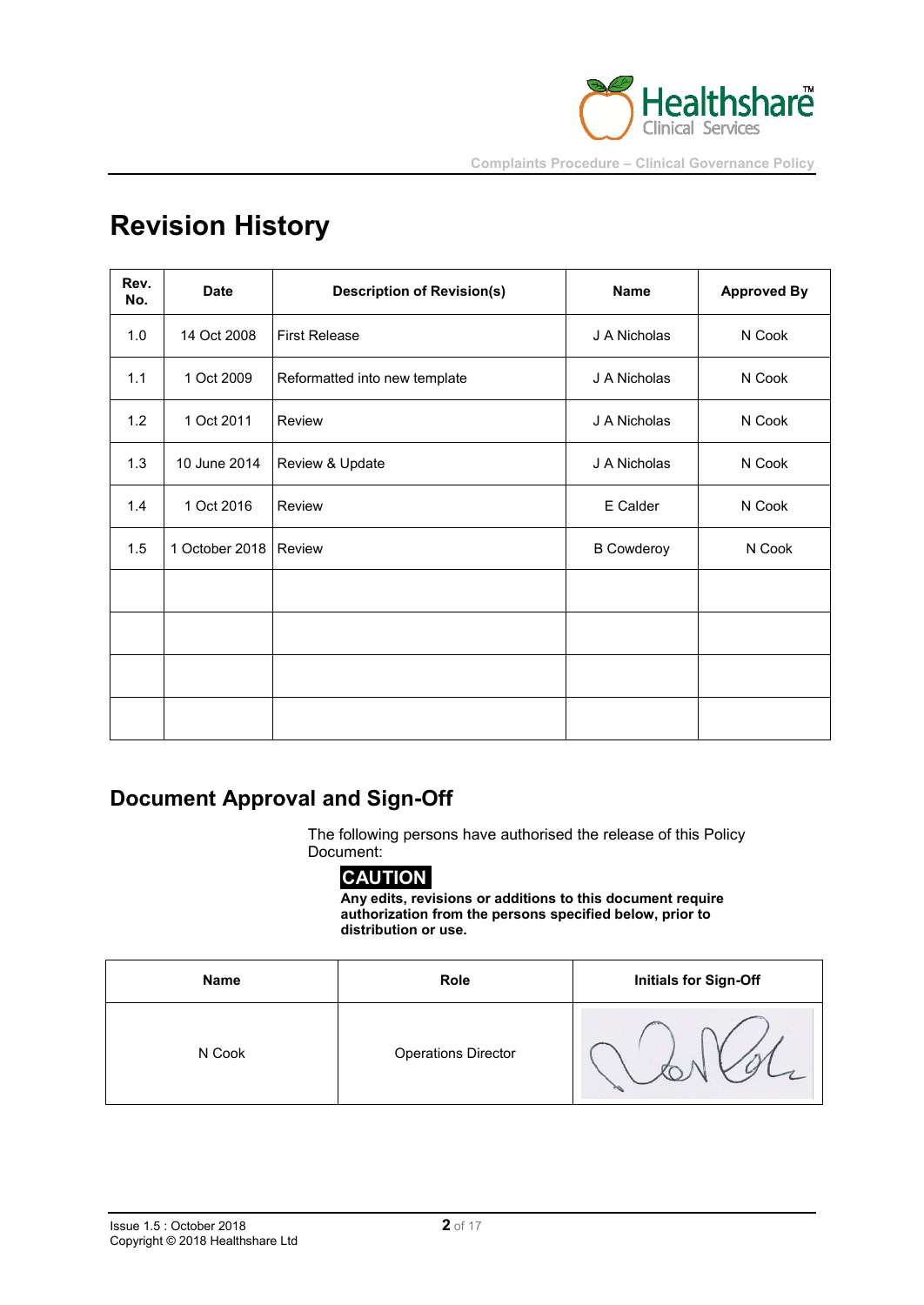

# **Contents**

| HANDLING AND CONSIDERATION OF COMPLAINTS BY THE HEALTHCARE |  |  |  |  |
|------------------------------------------------------------|--|--|--|--|
|                                                            |  |  |  |  |
|                                                            |  |  |  |  |
|                                                            |  |  |  |  |
|                                                            |  |  |  |  |
|                                                            |  |  |  |  |
|                                                            |  |  |  |  |
|                                                            |  |  |  |  |
|                                                            |  |  |  |  |
|                                                            |  |  |  |  |
|                                                            |  |  |  |  |
|                                                            |  |  |  |  |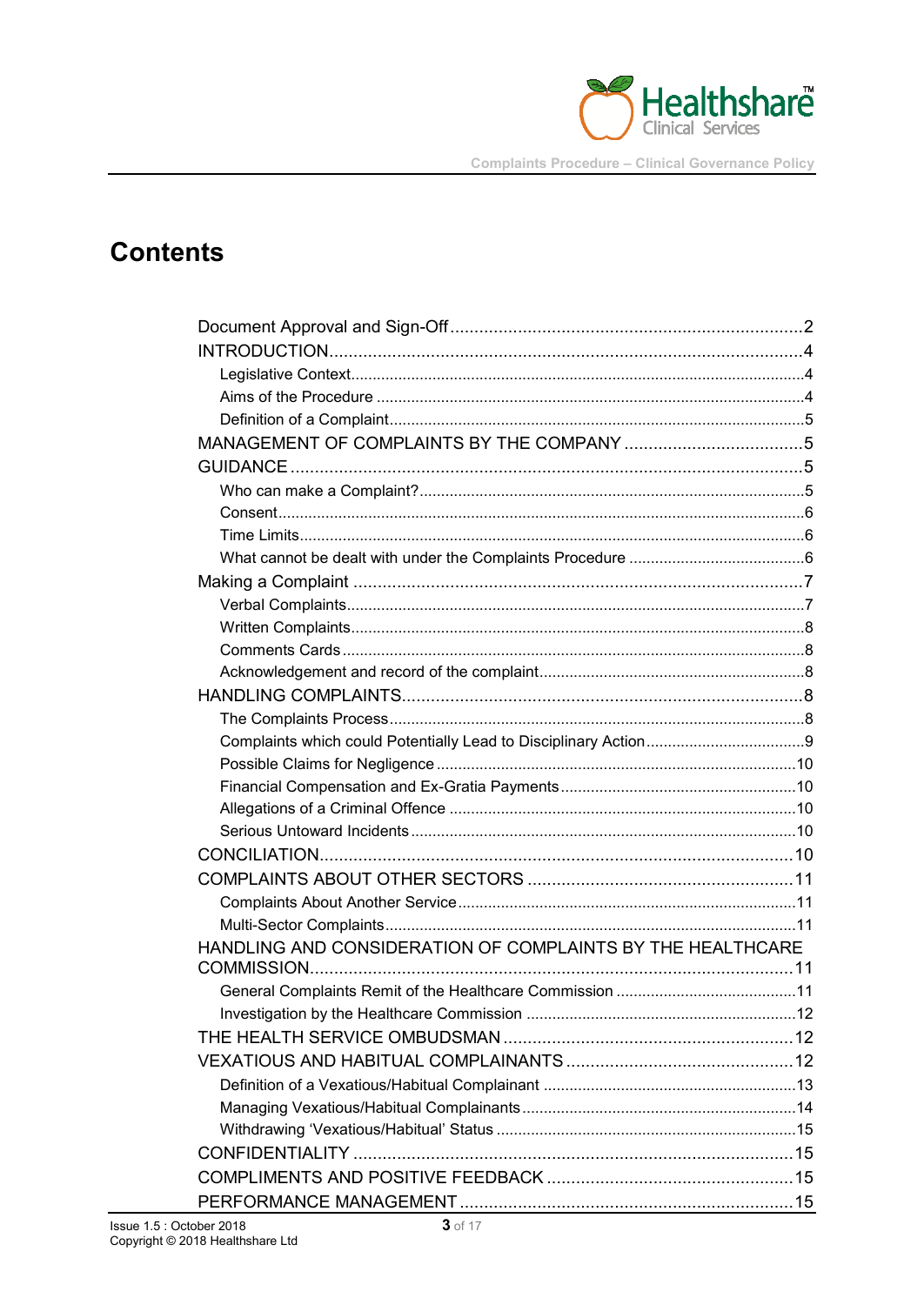

## **INTRODUCTION**

#### **Legislative Context**

The procedures set out in this policy comply with the Local Authority Social Services and National Health Service Complaints (England) Regulations 2009.

This policy provides guidance on how complaints will be dealt with by the company. The policy should be accompanied with the Investigating Complaints Toolkit Listening, Responding, Improving: A Guide to Better Customer Care. 2009 (DoH 2009)

#### **Aims of the Procedure**

It is essential that the company has a consistent and orderly process for receiving and handling complaints. Positive use should be made of the information received to ensure that similar occurrences are avoided in the future and that services are continually improved.

Service users, and those acting on their behalf, should be able to complain in a variety of ways and expect a detailed, considered and prompt response. The handling of a service user's concerns should not be restricted by rigid procedures.

This is supported where available by the local Patient Advice and Liaison Service (PALS) which facilitates the pro-active resolution of problems as and when they arise, thereby reducing the need for service users, relatives and carers to use the complaints procedure to obtain a solution.

In dealing with complaints the company aims to ensure that:

- As far as possible, complaints are resolved to the complainant's satisfaction as quickly as possible, and within the company's target for responses.
- Complainants are advised about the complaints procedure and the opportunities for representation, interpretation/translation support and conciliation.
- Complainants are satisfied that a thorough investigation has taken place and that a reasonable attempt has been made to provide a full response to their concerns.
- The viewpoint of the staff involved in a complaint will be represented in any investigation and the staff will be treated with understanding and consideration at each stage of the procedure.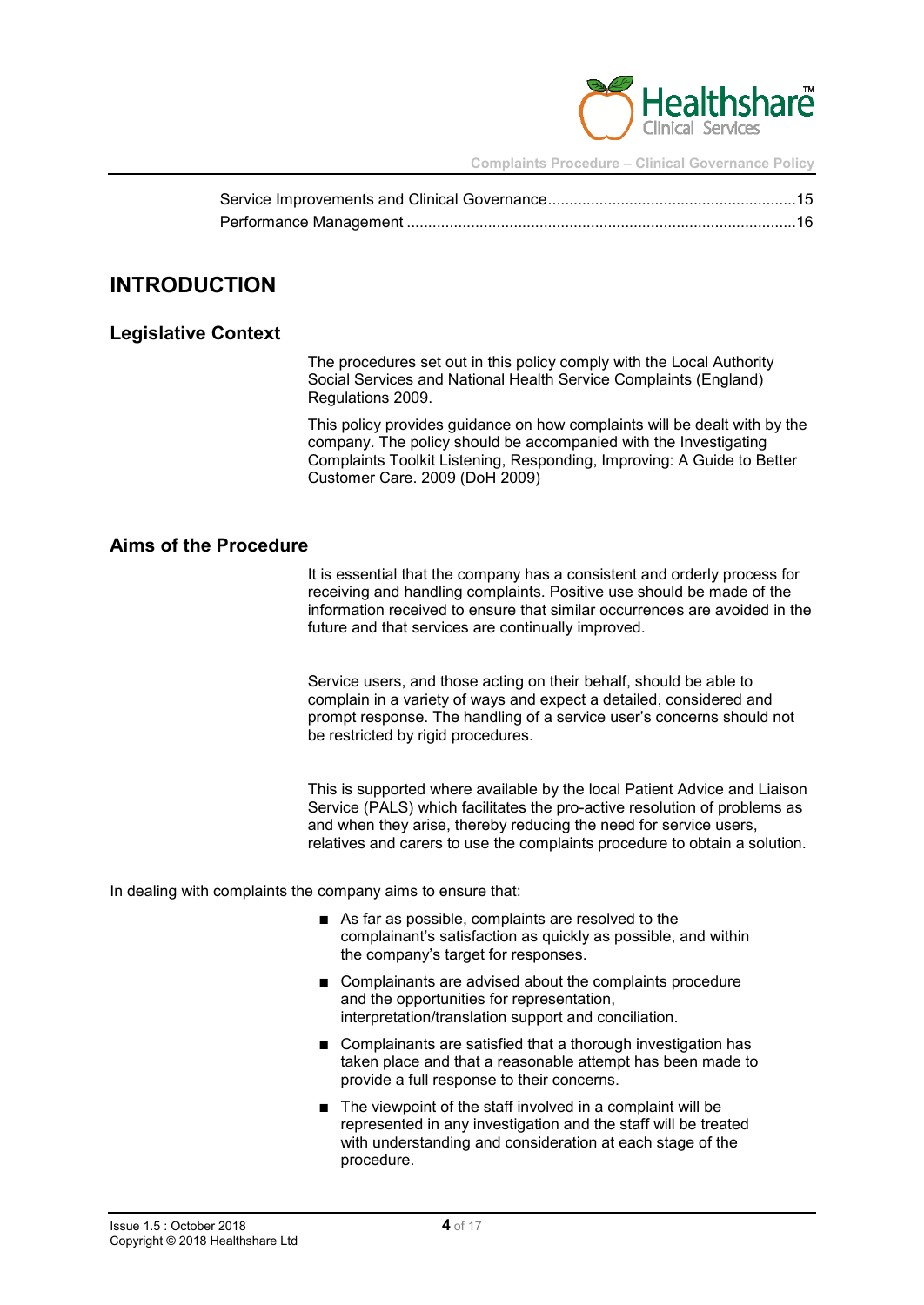

■ Deficits and failures in service provision are identified and remedial action is taken.

#### **Definition of a Complaint**

The NHS Executive has suggested that one definition of a complaint is "an expression of dissatisfaction that requires a response". It is not intended that every minor concern should warrant a full-scale complaints investigation. The spirit of the complaints procedure is that front line staff are empowered to resolve minor problems and queries immediately and informally whenever this is possible.

The company seeks to distinguish between requests for assistance in resolving a problem, which are often verbal, and an actual formal, written complaint. The former will be dealt with in an informal manner and the latter will be dealt with in accordance with the complaints procedure.

# **MANAGEMENT OF COMPLAINTS BY THE COMPANY**

The Operations Director is the lead Director with overall responsibility for the management of complaints. Operational responsibility for the management of complaints processes, and associated activities, rests with the Service Manager.

All staff are required to comply with the company's guidance for managing complaints (see Appendix A). Service Managers are responsible for investigating complaints relating to their area, and providing to the Operations Director draft responses and background information. Service Managers are accountable to the Directors for taking any necessary remedial action or making service improvements in response to complaints and feedback.

Independent contractors are contractually required to have in place, and to publicize, local procedures for enabling patients and users to raise concerns and complaints.

The Senior Management Team is accountable for scrutinizing the managed system and receives quarterly and annual reports on activity across all service areas.

# **GUIDANCE**

#### **Who can make a Complaint?**

Any person, or their representative, who has been affected by, or is likely to be affected by, any action of the company, or who is, or has been, a patient of an independent contractor or an independent provider, may make a complaint.

A complaint may be made by a person acting on behalf of a service user who: has died, is a child, is not physically or mentally capable of making the complaint, or when the person affected has asked the representative to act on his/her behalf.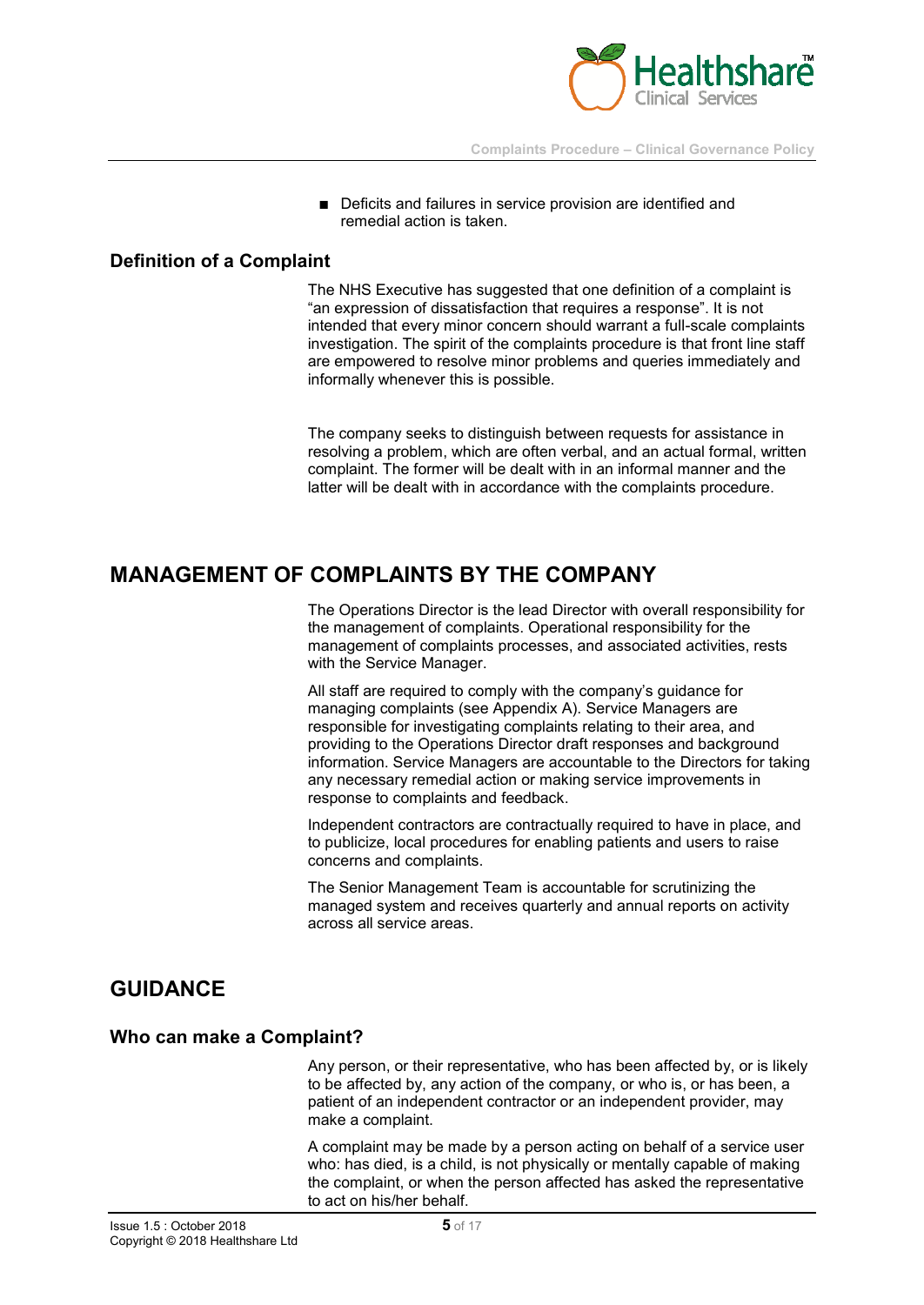

|                    | Where the patient or person affected has died, or is incapable, the<br>representative must be a relative or other person who, in the opinion of<br>the Operations Director, had, or has a sufficient interest in his /her<br>welfare and is a suitable person to act as a representative. In the case of<br>a child, the representative must be a parent, guardian or other adult<br>person who has responsibility for the care of the child. If the child is in the<br>care of the Local Authority or a voluntary organisation, the representative<br>must be a person authorised by the Local Authority or the voluntary<br>organisation. |
|--------------------|---------------------------------------------------------------------------------------------------------------------------------------------------------------------------------------------------------------------------------------------------------------------------------------------------------------------------------------------------------------------------------------------------------------------------------------------------------------------------------------------------------------------------------------------------------------------------------------------------------------------------------------------|
|                    | If the Complaints and Corporate Affairs Manager does not believe that<br>the representative does, or did, have sufficient interest in the person's<br>welfare, or is suitable to act as a representative, he will notify that person<br>in writing stating the reasons behind his decision.                                                                                                                                                                                                                                                                                                                                                 |
| <b>Consent</b>     |                                                                                                                                                                                                                                                                                                                                                                                                                                                                                                                                                                                                                                             |
|                    | Any person wishing to make a complaint on behalf of someone else must<br>have written consent to do so from the service user. If the service user<br>has died then the Service Manager must determine whether the<br>complainant had sufficient interest in the person's welfare, or is suitable<br>to act as a representative. If he does not consider this to be the case,<br>then he will notify that person in writing stating the reasons behind his<br>decision.                                                                                                                                                                      |
|                    | Children may have someone make a complaint on their behalf if they are<br>under the age of 16. This person should normally be a parent, guardian<br>or other adult person who has responsibility for the care of the child. If the<br>child is in the care of the Local Authority or a voluntary organisation, the<br>representative must be a person authorised by the Local Authority or the<br>voluntary organisation. Representatives of people incapable of<br>complaining for themselves should normally confirm that they are acting<br>with the consent of the person concerned.                                                    |
| <b>Time Limits</b> |                                                                                                                                                                                                                                                                                                                                                                                                                                                                                                                                                                                                                                             |
|                    | Normally a complaint should be made:                                                                                                                                                                                                                                                                                                                                                                                                                                                                                                                                                                                                        |
|                    | ■ Within 6 months of the event that caused the problem, or                                                                                                                                                                                                                                                                                                                                                                                                                                                                                                                                                                                  |
|                    | Within 6 months of the date of discovering the problem                                                                                                                                                                                                                                                                                                                                                                                                                                                                                                                                                                                      |
|                    | There is discretion to extend the time limit where it would be<br>unreasonable, in the circumstances of a particular case, for the complaint<br>to have been made earlier and/or where it is still possible to investigate<br>the facts of the case.                                                                                                                                                                                                                                                                                                                                                                                        |

## **What cannot be dealt with under the Complaints Procedure**

A complaint made by another organization which relates to the exercise of the company's functions.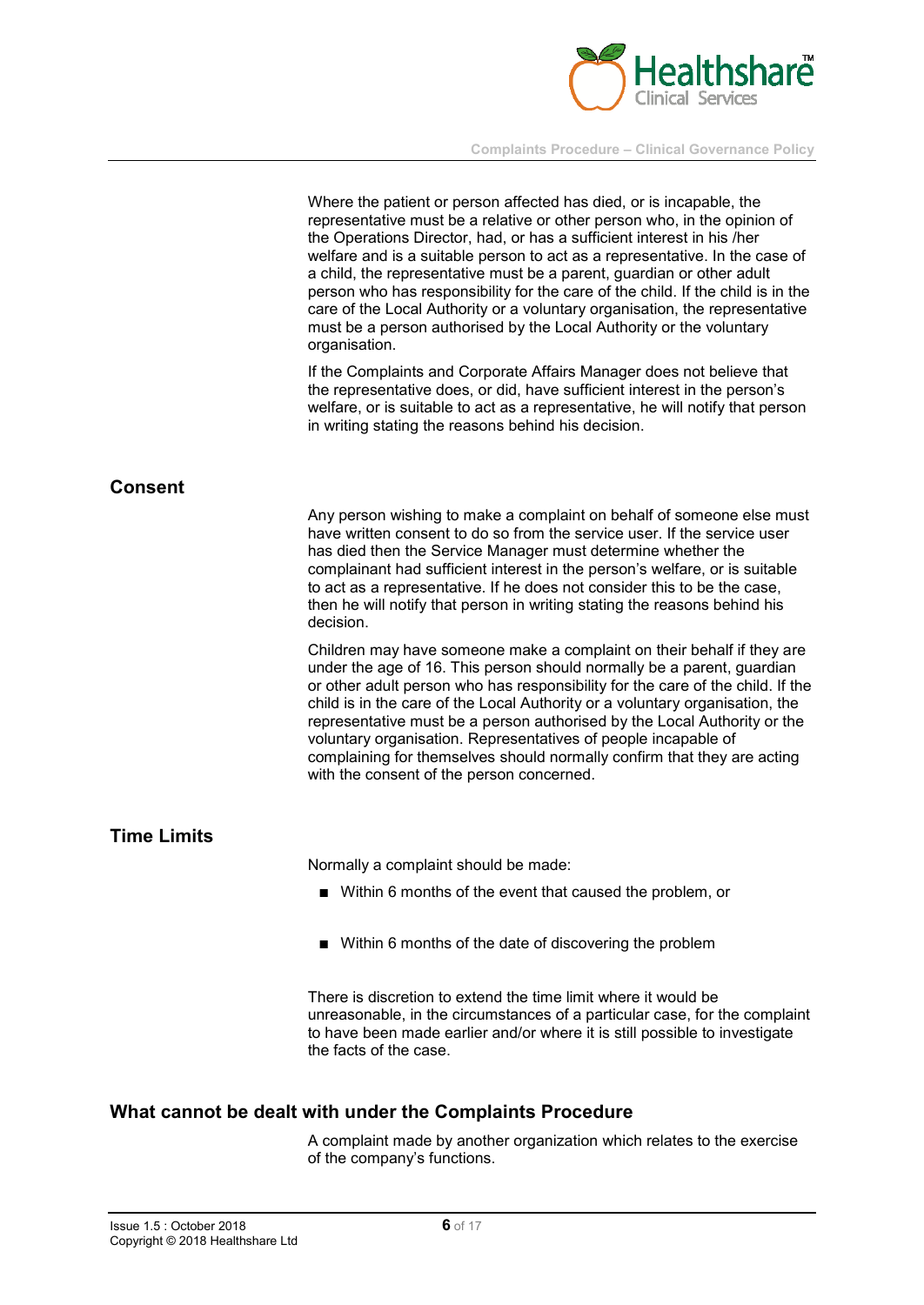

A complaint made by an independent contractor which relates either to the exercise of its functions by the company or to the contract or arrangements under which it provides services.

A complaint which is being, or has been, investigated by the Health Service Ombudsman.

A complaint arising out of the company's alleged failure to comply with a data subject request made under the Data Protection Act 1998 or a request for information under the Freedom of Information Act 2000.

A complaint where the complainant has stated that he/she intends to take legal proceedings (see section 12).

A complaint where the company is taking, or is proposing to take, disciplinary proceedings in relation to the substance of the complaint against a person who is the subject of the complaint.

A complaint made by an employee of the company about any matter relating to his/her contract of employment.

The company operates a 'Dignity at Work' policy in relation to behaviour or written statements which could be considered to be racially, religiously or sexually biased. In these circumstances, the company will write to the service user to explain that their behaviour is unacceptable and that, if this behaviour does not cease, further action will be taken by the Company.

## **Making a Complaint**

#### **Verbal Complaints**

Staff will often receive informal comments and suggestions and these may include expressions of dissatisfaction. If staff receive verbal comments from service users, the person receiving the comment should establish the facts and clarify whether a complaint is being made.

Staff are encouraged, in conjunction with their line manager and, if appropriate, PALS, to deal with verbal complaints to which they can provide an immediate response. The aim is to resolve the matter causing concern, to reassure the complainant, to learn from the complainant's experience and to eliminate the potential for similar problems. Details of the complaint, and action taken in response, should be completed on the pro-forma for verbal complaints (in the 'Guidance for Staff - Managing Complaints' at Appendix A) and forwarded to the directors. It is important to keep a written record of any verbal complaint in case the complainant takes further action at a later date.

Where the complainant indicates that they are not satisfied with the verbal response, or where the person dealing with the complaint considers that the complainant may wish to take the matter further, it is recommended that the complainant is informed of their right to bring the matter to the attention of the Operations Director.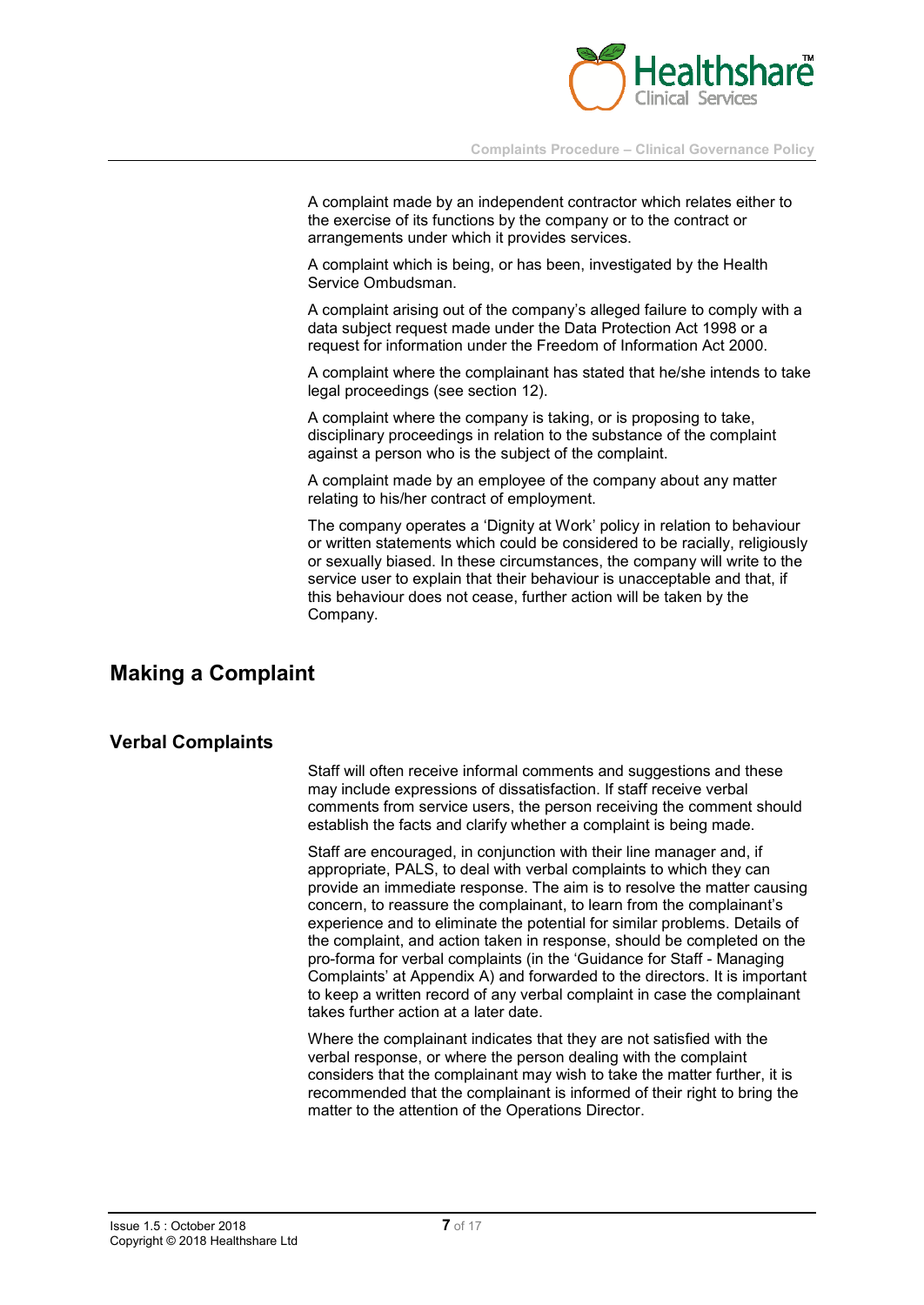

Staff should provide the complainant with a copy of the company's complaints leaflet, copies of which should be available at all of the company's sites. Healthshare will also fund translation/interpreter services where necessary and provide assistance for those with sight or hearing difficulties. Alternatively, complainants can be given a comments card and reminded that they should tick the relevant box if they wish their concerns to be handled as a formal complaint.

#### **Written Complaints**

All written complaints must be acknowledged within two working days of receipt. If appropriate, the complainant should be invited to submit details in an alternative format, for example, in Braille, on tape or in the service user's first language. The Operations Director will arrange for this communication to be transcribed and verified by the complainant.

#### **Comments Cards**

Comments cards are available at all of the company's sites and provide service users with the opportunity to record their complaint/comments. Service users are offered the option of receiving a written reply to their comments or, alternatively, to have their complaint dealt with under the formal complaints procedures.

#### **Acknowledgement and record of the complaint**

The Service Manager, or someone acting on her behalf, will send a written acknowledgement of the complaint within 2 working days of the date on which the complaint was made or received.

Where the complaint is made verbally, the acknowledgement must be accompanied with a written record of the complaint.

A copy of the complaint and the acknowledgement letter, as well as a copy of the Operations Managers full response, must be sent to any person identified as the subject of the complaint as well as the Operations Director. The acknowledgement letter must also include information advising the complainant about their right to receive assistance from the Independent Complaints Advocacy Service (ICAS).

## **HANDLING COMPLAINTS**

#### **The Complaints Process**

A Flow Chart showing how complaints about the company are dealt with can be found in the 'Guidance for Staff – Managing Complaints' at Appendix A.

**All** written complaints, and the details of verbal complaints which have not been resolved informally by staff, should be immediately sent to the Operations Director so that the complaint can be acknowledged within 2 working days. The complaint will then be forwarded to the appropriate Service Manager for investigation.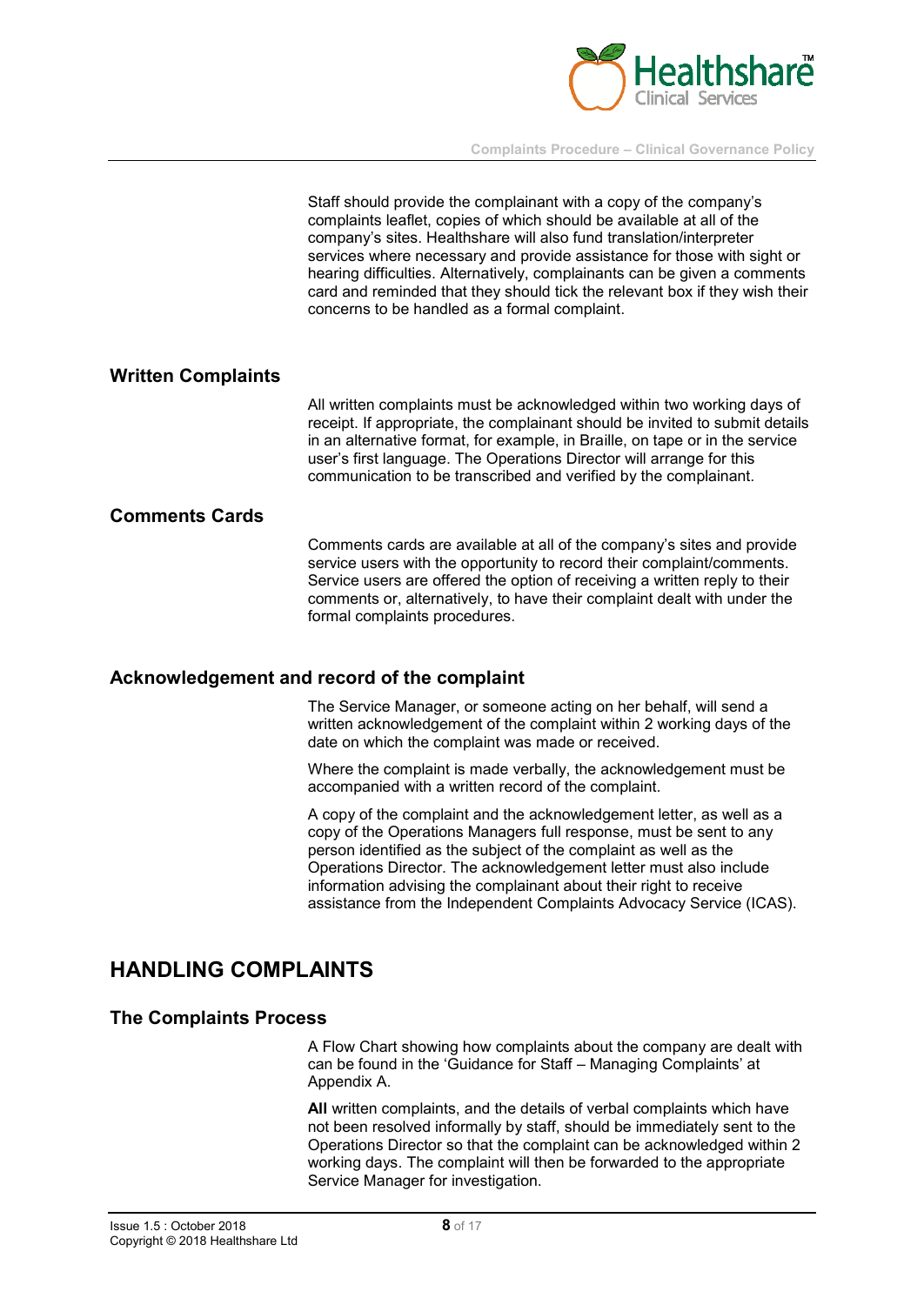

The investigating manager will provide the Operations Director with a draft response to the complaint within 10 working days. If necessary they will seek clinical advice from the Clinical Lead or Clinical Director. A response will then be prepared and signed by the Operations Director within 20 working days of receiving the complaint. If there are good reasons why the Operations Director cannot sign the response, it will be signed by another Director acting on their behalf.

The service manager may, in conjunction with the Operations Director, find it helpful to arrange a meeting with the complainant to facilitate the investigation and improve communication and understanding. A written summary of the key areas of discussion at any such meeting should normally be sent to the complainant.

The response should include an apology where appropriate, an explanation, details of any action taken to prevent a recurrence of the incident and inform the complainant of their right to refer their complaint to the Care Quality Commission within two months of receiving the response.

#### **Complaints which could Potentially Lead to Disciplinary Action**

The complaints procedure is concerned only with resolving complaints and not with investigating disciplinary matters. The purpose of the complaints process is not to apportion blame amongst staff but to investigate complaints with the aim of satisfying complainants whilst being fair to staff. It also offers an opportunity to improve service delivery.

Some complaints will, however, identify information about serious matters and the company may feel that it is appropriate to consider a disciplinary investigation at any point during the complaints process. Consideration as to whether or not disciplinary action is warranted is a separate matter for the staff member's line manager. It falls outside of the complaints process and is subject to a separate process of investigation. Information gathered during the complaints process can, however, be made available for a disciplinary investigation. If disciplinary action is to be taken, the complaints process must cease immediately and all relevant parties must be informed.

When it is likely that a complaint, if found to be justified, could lead to disciplinary action being taken against a member of staff, the investigating manager should ensure that the staff member's line manager is immediately notified of the complaint. The line manager may then need to carry out the investigation but, if not, he/she should be kept informed of the progress being made with the investigation.

In cases of this nature, the Service Manager will remain responsible for ensuring that a thorough investigation is carried out. The decision about whether disciplinary action should be invoked is for the staff member's line manager or the Operations Director in line with the Company's disciplinary procedure. All disciplinary matters must be dealt with separate to the complaints procedure.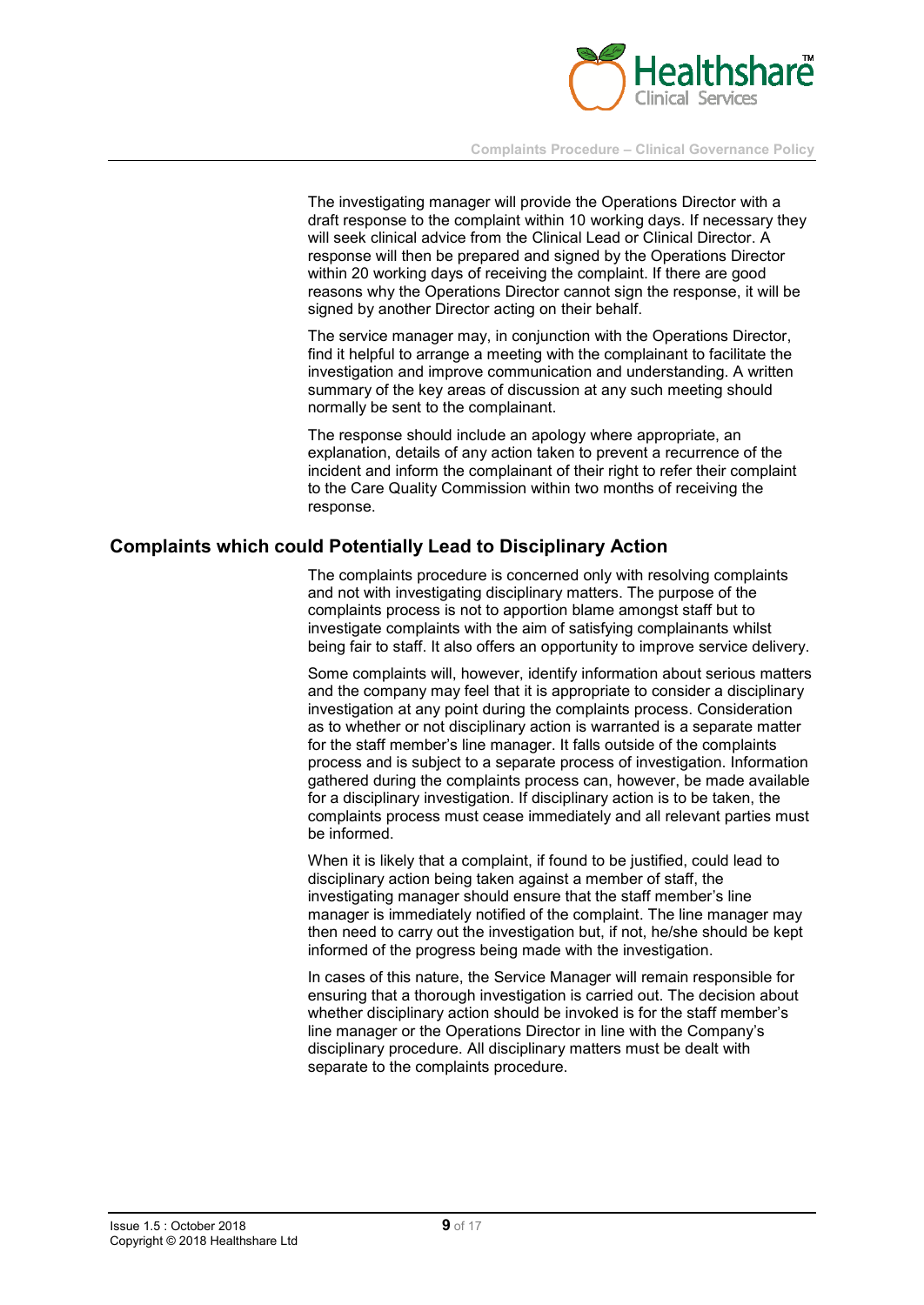

#### **Possible Claims for Negligence**

If a complaint reveals a prima facie case of negligence, or if it is thought there is a likelihood of legal action being taken, the person in receipt of the complaint should inform the Operations Director. Even if the complainant's initial communication is via a solicitor's letter, the inference should not necessarily be that the complainant has decided to take formal legal action. In the early part of this process it may not be clear whether the complainant simply wants an explanation or an apology, or whether they are seeking information with litigation in mind. A full investigation should still be carried out and an explanation should be given, and if appropriate, an apology offered to the complainant.

It may be necessary for the Operations Director to discuss the issues and options available to the complainant in an attempt to prevent litigation. Legal advice may be sought at this time. Copies of all correspondence should be passed to any staff member concerned, and their line manager, and they should also be informed that legal advice is being taken.

The complaints procedure should cease if the complainant explicitly indicates an intention to take legal action in respect of the complaint. All parties concerned should be advised in writing that the complaints procedure will be brought to an end.

#### **Financial Compensation and Ex-Gratia Payments**

The Operations Director should be immediately notified if any service user writes to the Company indicating that they want financial compensation to resolve their complaint/concerns. The Operations Director will raise this matter with the Senior Management Team and the matter will then be dealt with.

#### **Allegations of a Criminal Offence**

Where a complaint, or investigation into a complaint, suggests that a criminal offence may have taken place, the Operations Director should be notified immediately so that he can decide whether the police should be informed.

#### **Serious Untoward Incidents**

If a complaint raises issues which constitute a potential untoward incident, the Service Manager will notify the appropriate officers as specified in the Company's Adverse Event Reporting policy.

## **CONCILIATION**

The Operations Director may, in any case where he thinks it would be appropriate to do so and with the agreement of the complainant, make arrangements for conciliation, mediation or other assistance for the purpose of resolving the complaint.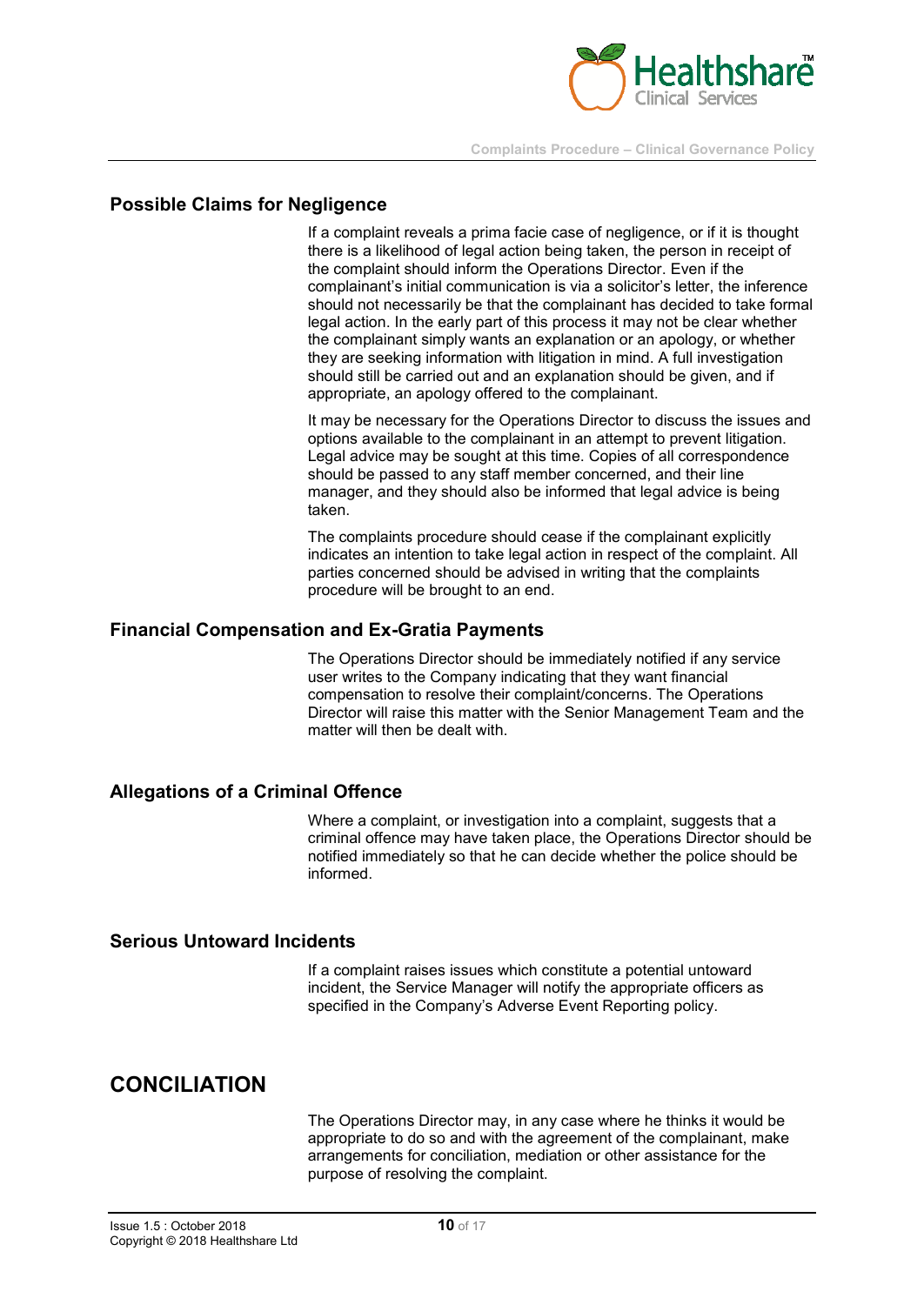

The aim of conciliation is to assist both parties in a complaint to talk through the problems in the hope of reaching an agreement which both parties will accept. This must be agreed by both parties and cannot be imposed. The conciliation process will be confidential between the parties concerned and the Conciliator. Conciliators are not required to report on the detail of the case other than to confirm that a meeting has taken place and whether or not the conciliation was successful.

# **COMPLAINTS ABOUT OTHER SECTORS**

#### **Complaints About Another Service**

If a complaint is received which relates to another service the complaint will be acknowledged by Healthshare and passed onto the appropriate service within 2 working days of receipt. The correspondent will be advised of the contact details of the appropriate organisation and the name of the person to whom their correspondence has been referred for action. If the complainant's consent to refer is not implicit in the letter then this will be sought before the complaint is forwarded.

#### **Multi-Sector Complaints**

Where a complaint spans more than one organisation, discussions should take place between the relevant complaints managers as to whether the issues should be handled separately or as part of a joint response. Where it is decided that a joint response should be formulated, one officer should be nominated to co-ordinate the investigation and to be the main point of contact for the complainant during the investigation. The complaint should be acknowledged within 2 working days and the complainant should then be advised how the investigation will take place.

# **HANDLING AND CONSIDERATION OF COMPLAINTS BY THE HEALTHCARE COMMISSION**

#### **General Complaints Remit of the Healthcare Commission**

Complainants who remain dissatisfied following local resolution may refer their complaint to the Care Quality Commission asking for an independent review of their complaint. The complainant can only refer their complaint to the Care Quality Commission when they have received a final response from the company. A complainant can also refer their complaint to the Care Quality Commission if an investigation into their complaint has not been completed within 6 months of the complaint being made. The complainant can refer their complaint to the Care Quality Commission either orally or in writing (including e-mail) and must do so within 2 months (or as soon as reasonably possible) of receiving the final response from the company.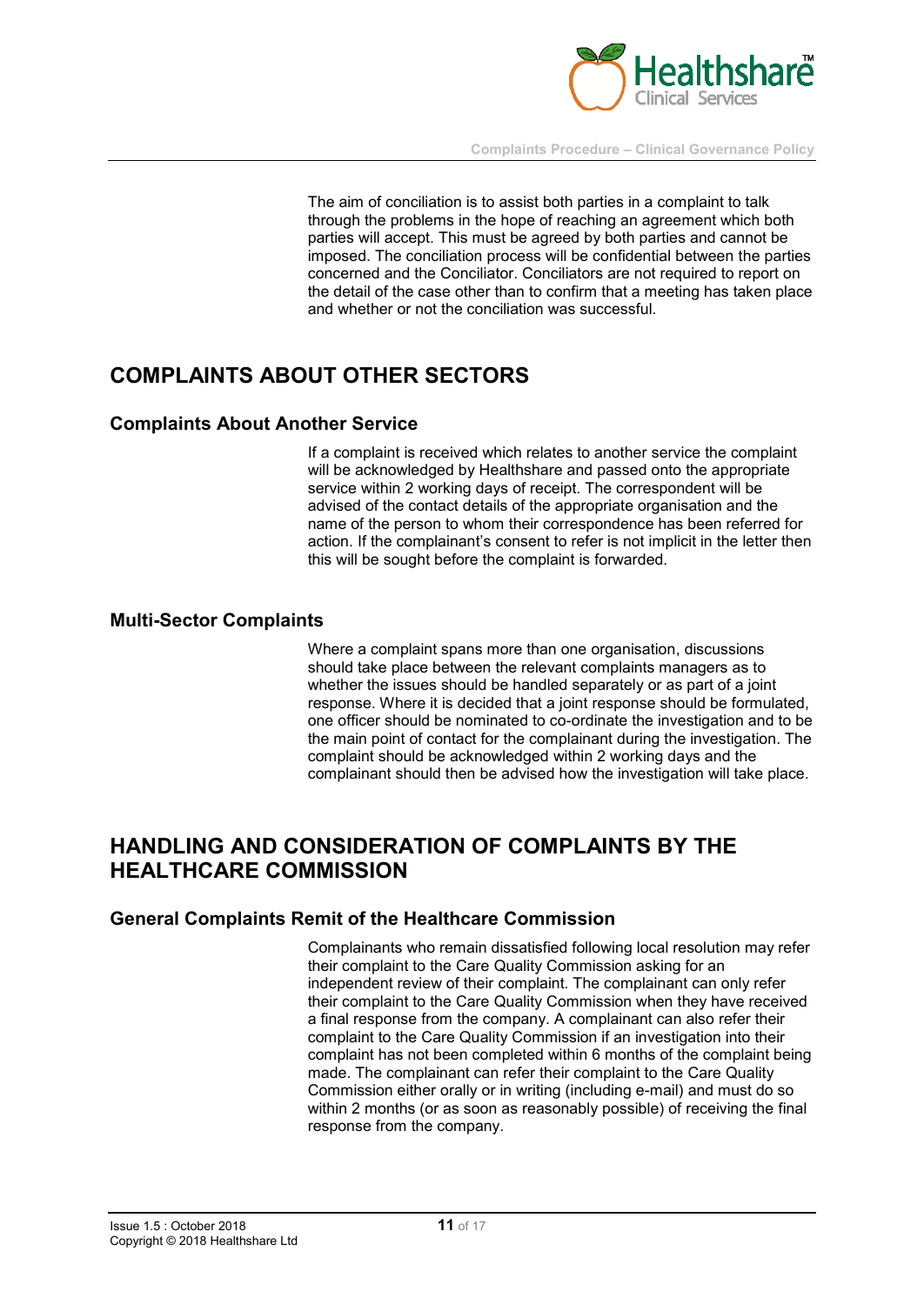

### **Investigation by the Healthcare Commission**

If the Care Quality Commission proposes to investigate a complaint, it will notify the complainant and the company and, within 10 working days, they will notify the parties involved of the proposed terms of reference for its investigation. The company will have 10 working days to comment on the proposed terms of reference.

The Care Quality Commission may investigate the complaint in any way it feels is appropriate. The Commission may ask the company to produce any information or documentation which it feels is necessary. This information will be requested in writing with the complainant's consent.

# **THE HEALTH SERVICE OMBUDSMAN**

If complainants remain dissatisfied after the company and the Care Quality Commission have considered their complaint, they can write to the Health Service Ombudsman requesting further investigation. Complainants will need to provide reasons explaining why they still remain dissatisfied and why they feel that they have suffered hardship or an injustice. The Health Service Ombudsman regularly reports to Parliament about the cases which have been investigated.

# **VEXATIOUS AND HABITUAL COMPLAINANTS**

Most complainants behave entirely reasonably but, on rare occasions, their behavior can cause concern. They may, for example, abuse or threaten members of staff, or continue to raise new questions when their original concerns appear to have been fully addressed. It is recognised that a point can come, even with a complaint put in a courteous and reasonable manner, at which it has to be accepted that no purpose will be served by further communication.

This section of the policy is included to ensure that any restriction placed on complainants should be there as a result of a fair and consistent policy, and that complainants should only be regarded as vexatious or unreasonably persistent for good reason, and not just because they are forceful and determined. In order to help monitor the use of this policy, the circumstances will be reported to the Operations Director each time it needs to be invoked.

In determining the arrangements for handling such complaints, staffs are therefore presented with the following key considerations:

- To ensure that the complaints procedure has been correctly implemented as far as possible and that no part of a complaint is overlooked or inadequately addressed.
- To appreciate those even habitual complainants may have grievances that contain some genuine substance.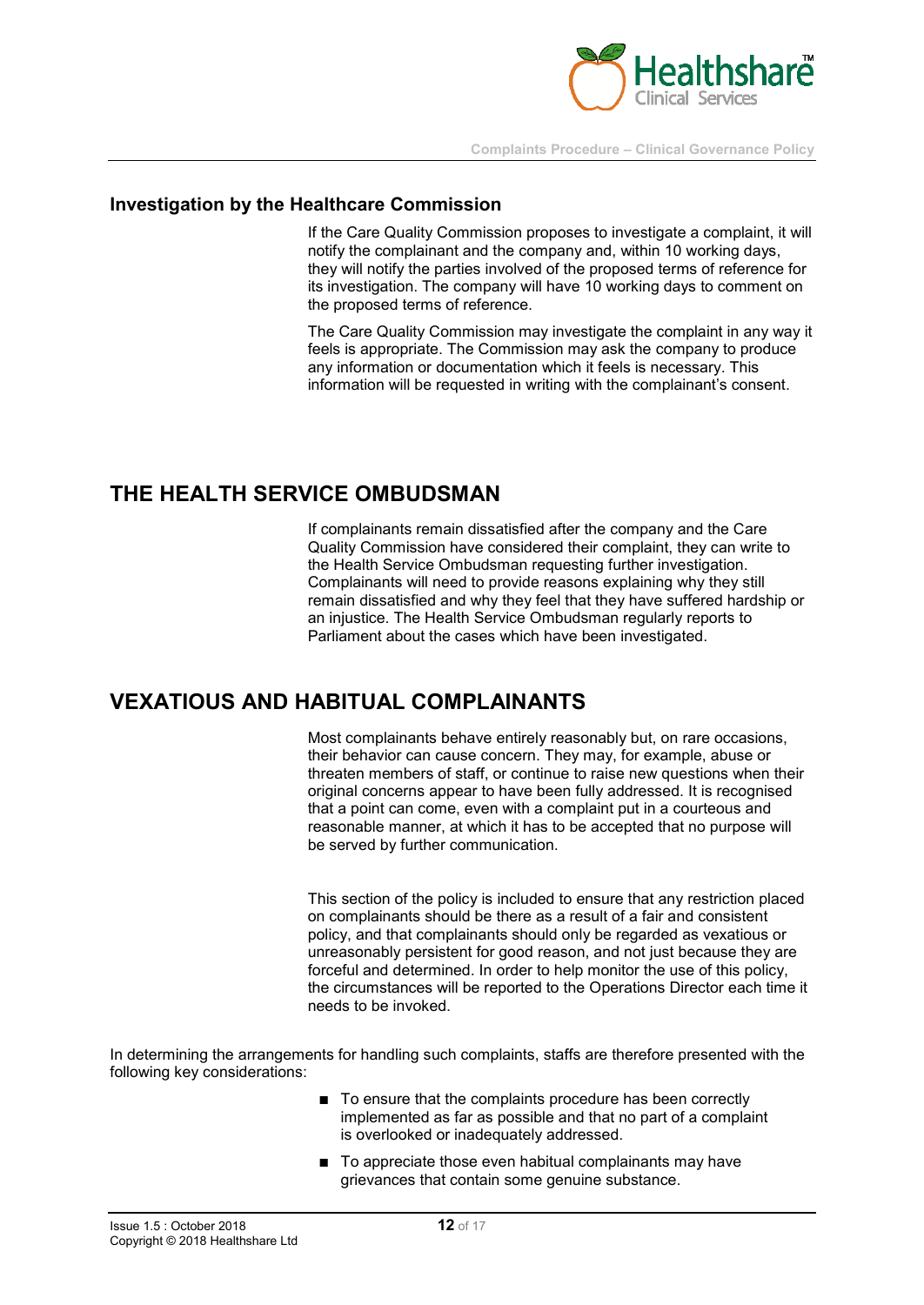

- To ensure an equitable approach.
- To be able to identify the stage at which a complainant has become habitual.

It is recommended that this should only be used as a last resort and after all reasonable measures have been taken to try to resolve complaints, for example, through local resolution, conciliation, PALS or through the involvement of advocates. Judgment and discretion must be used in applying the criteria to identify potential habitual complainants and in deciding the action to be taken in specific cases. This should only be implemented following careful consideration by, and with the authorization of, the Operations Director.

#### **Definition of a Vexatious/Habitual Complainant**

Complainants and/or anyone acting on their behalf may be deemed to be vexatious/habitual where previous or current contact with them shows that they meet at least TWO of the following criteria:

Where complainants:

- Persist in pursuing a complaint where the NHS complaints procedures have been fully and properly implemented and exhausted (e.g where the Healthcare Commission has reviewed the complaint and confirmed that they are taking no further action).
- Seek to prolong contact by changing the substance of a complaint or continually raise new issues and questions whilst the complaint is being addressed. (Care must be taken not to discard new issues which are significantly different from the original complaint. These might need to be addressed as separate complaints).
- Are unwilling to accept documented evidence of treatment given as being factual e.g. clinical notes.
- Deny receipt of an adequate response despite evidence of correspondence specifically answering their questions.
- Do not accept that facts can sometimes be difficult to verify when a long period of time has elapsed.
- Do not clearly identify the precise issues that they wish to be investigated, despite the reasonable efforts of the company, or an appropriate advocate, to help them specify their concerns.
- Do not accept that their concerns are not within the remit of the company to investigate.
- Focus on a trivial matter to an extent where it is out of proportion to its significance. (It is recognised that determining what a "trivial" matter is can be subjective and careful judgement must be used in applying this criteria).
- Have, in the course of making a complaint, had an excessive number of contacts with the company placing unreasonable demands on staff. (A contact may be in person or by telephone, letter, e-mail or fax. Discretion must be used in determining the precise number of "excessive contacts"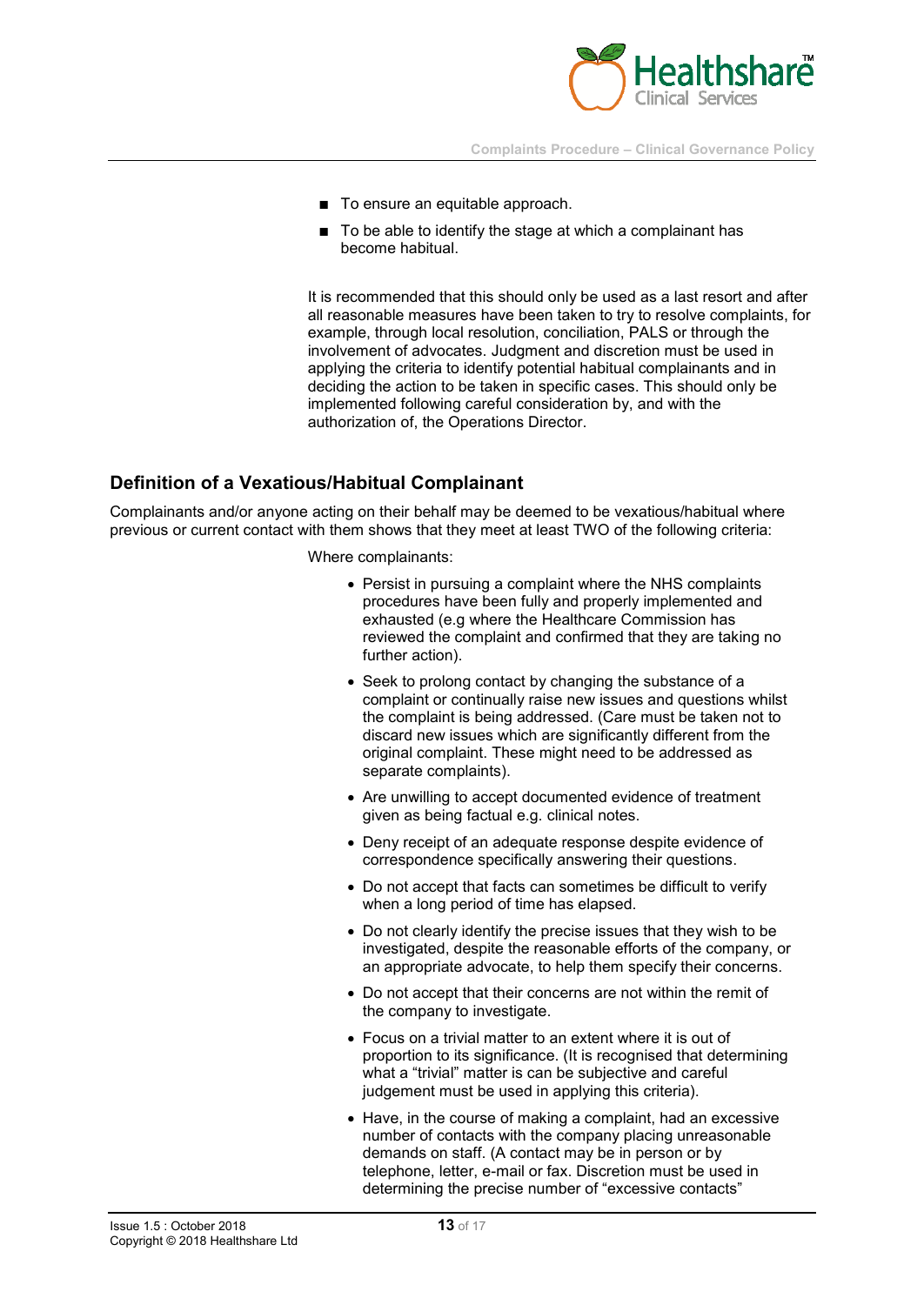

applicable under this section using judgement based on the specific circumstances of each individual case).

- Are known to have recorded meetings or face to face/telephone conversations without the prior knowledge or consent of the other parties involved.
- Display unreasonable demands or expectations and fail to accept that these may be unreasonable (e.g. insist on responses to complaints or enquiries being provided more urgently than is reasonable or normal recognised practice).
- Have threatened or used actual physical violence towards staff or their families or associates at any time – this will in itself cause personal contact with the complainant and/or their representatives to be discontinued and the complaint will, thereafter, only be pursued through written communication. (All such incidents should be thoroughly documented).
- Have harassed or been personally abusive or verbally aggressive on more than one occasion towards staff dealing with their complaint or their families or associates.

(Staff must recognise that complainants may sometimes act out of character at times of stress, anxiety or distress and should make reasonable allowances for this). Staff should thoroughly document all incidents of harassment.

#### **Managing Vexatious/Habitual Complainants**

Checks should be carried out to determine whether the complainant meets

sufficient criteria to be classified as a vexatious/habitual complainant.

Where there is an ongoing investigation the Operations Director should write to the complainant setting parameters for a code of behaviour and the lines of communication. If these terms are contravened, consideration will then be given to implementing other action.

Where the investigation is complete, at an appropriate stage the Operations Director should write a letter informing the complainant that:

1. He has responded fully to the points raised and has tried to resolve the complaint

- 2. There is nothing more that can be added
- 3. The correspondence is now at an end

The Operations Director may wish to state that future letters will be acknowledged but not answered.

In extreme cases the company should reserve the right to take legal action against the complainant.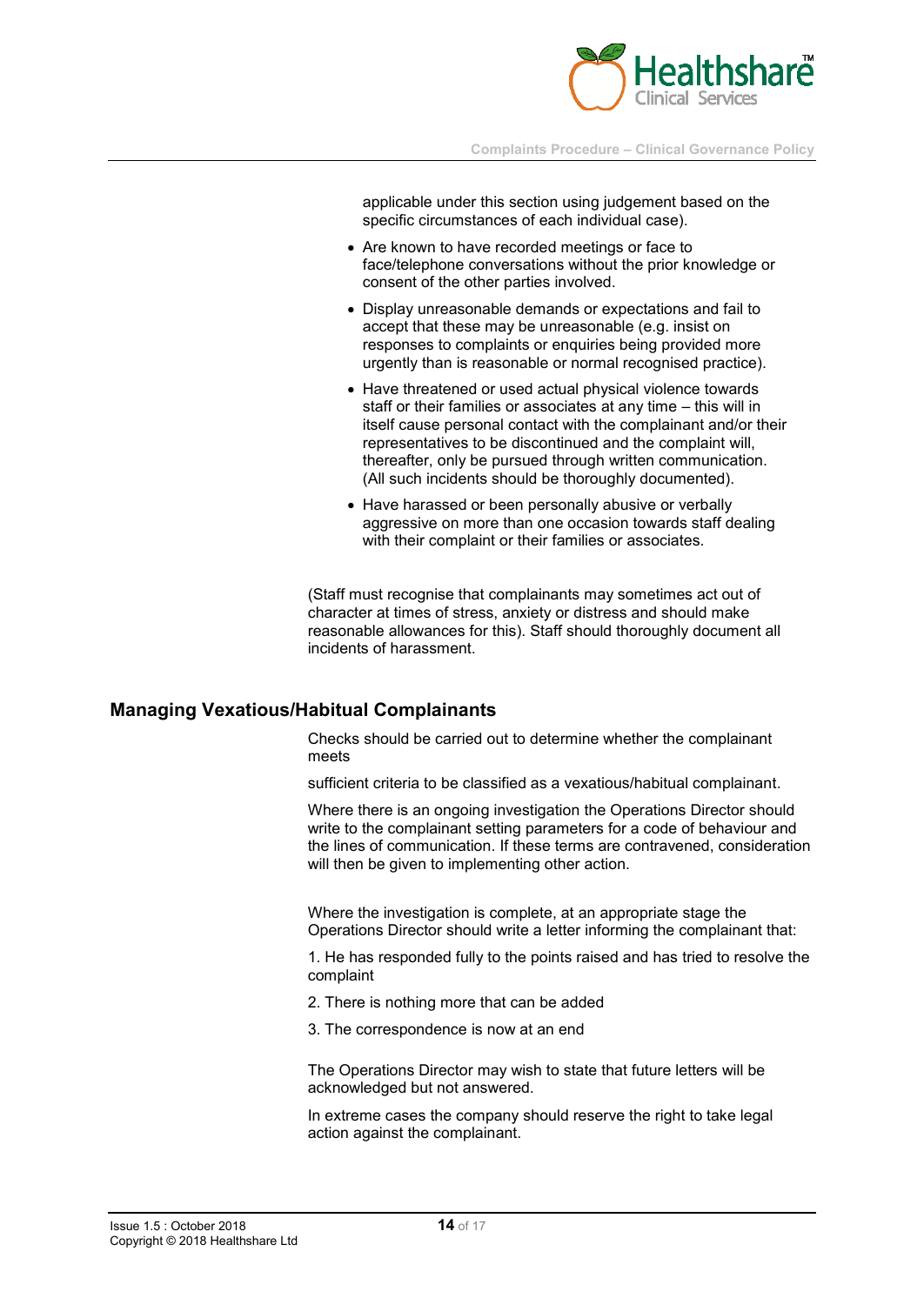

#### **Withdrawing 'Vexatious/Habitual' Status**

Once complainants have been determined as 'vexatious/habitual' there needs to be a mechanism for withdrawing this status at a later date if, for example, complainants subsequently demonstrate a more reasonable approach or if they submit a further complaint for which normal complaints procedures would appear appropriate. Staff should previously have used discretion in recommending 'vexatious/habitual' status and discretion should similarly be used in recommending that this status be withdrawn.

### **CONFIDENTIALITY**

Care must be taken at all times to ensure that use of a service user's personal information is confined to that which is relevant to the investigation of the complaint. Service users must be informed that it may be necessary to disclose information contained in their health records to other parties involved. Written consent will be sought before any records are disclosed.

Confidentiality of records relating to deceased service users continues after death and, where possible, the next of kin's consent should be obtained.

# **COMPLIMENTS AND POSITIVE FEEDBACK**

As a balance to complaints it is important that we also record the things that go well. Positive comments and letters of praise should always be fed back to the staff concerned. When compliments are received, a copy will be forwarded to the service manager so that the comments can be passed to the staff member/s being praised.

The complaints team would like to receive copies of any letters of praise or written positive comments so that they can be recorded and included in quarterly reports. The service concerned, and the name and contact details of the service manager, should be indicated when forwarding such letters.

# **PERFORMANCE MANAGEMENT**

#### **Service Improvements and Clinical Governance**

When patients express concern over the clinical care provided, the appropriate manager should arrange a prompt reassessment. The individual's care plan should be reviewed in the light of the results of that assessment.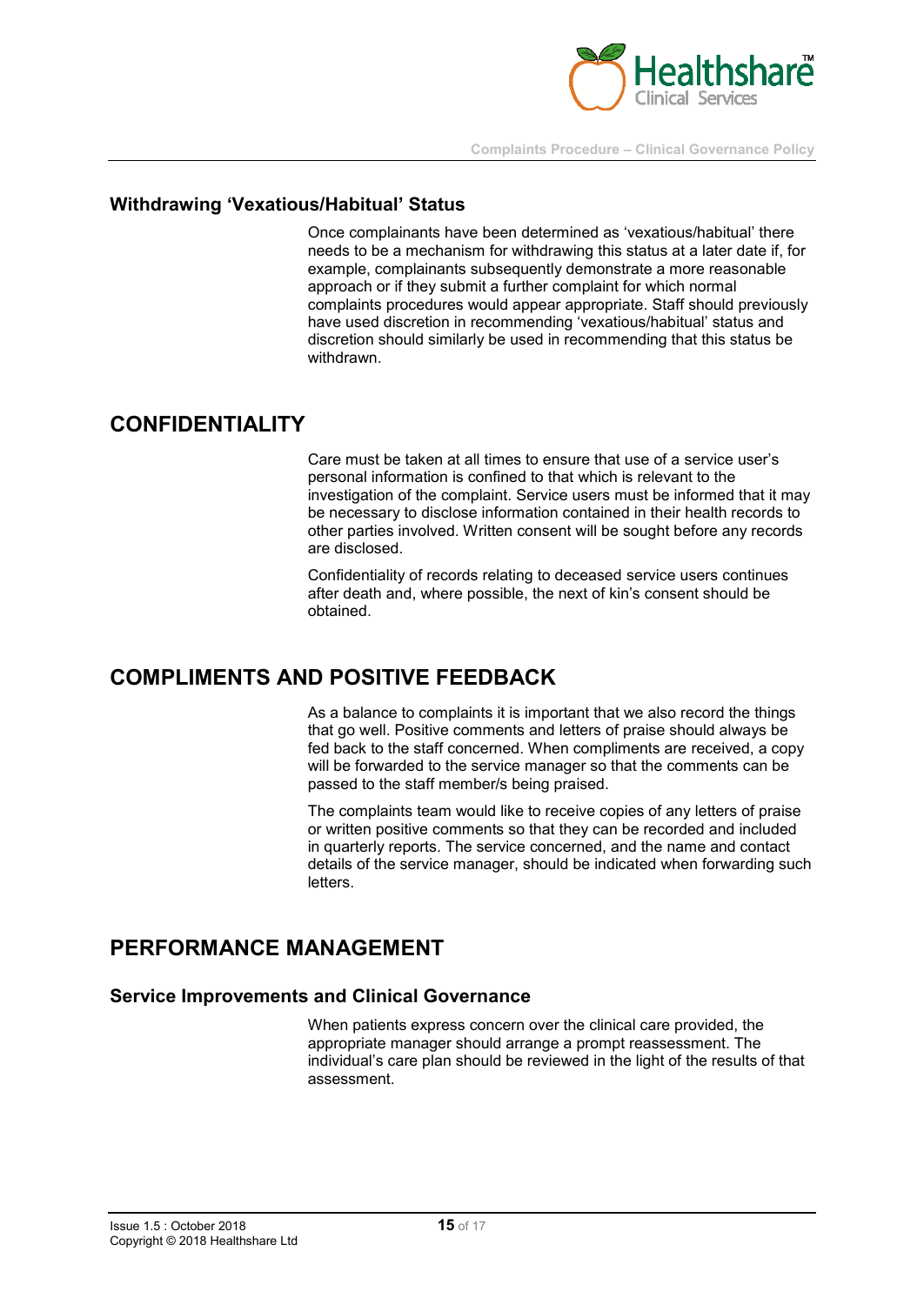

#### **Performance Management**

A quarterly complaints, claims and compliments report will be submitted to the Senior Management Team detailing complaints activity in the last quarter. An annual complaints, claims and compliments report will be published covering the year April to March. The quarterly reports will specify the number of complaints received during the quarter and will identify the subject matter of those complaints, summarising how they were handled and will identify the outcome of any investigation. The quarterly reports must also identify any complaints where the recommendations of the Care quality Commission were not acted upon, giving the reasons for this decision.

#### **Appendix A - Complaint Process Flowchart**